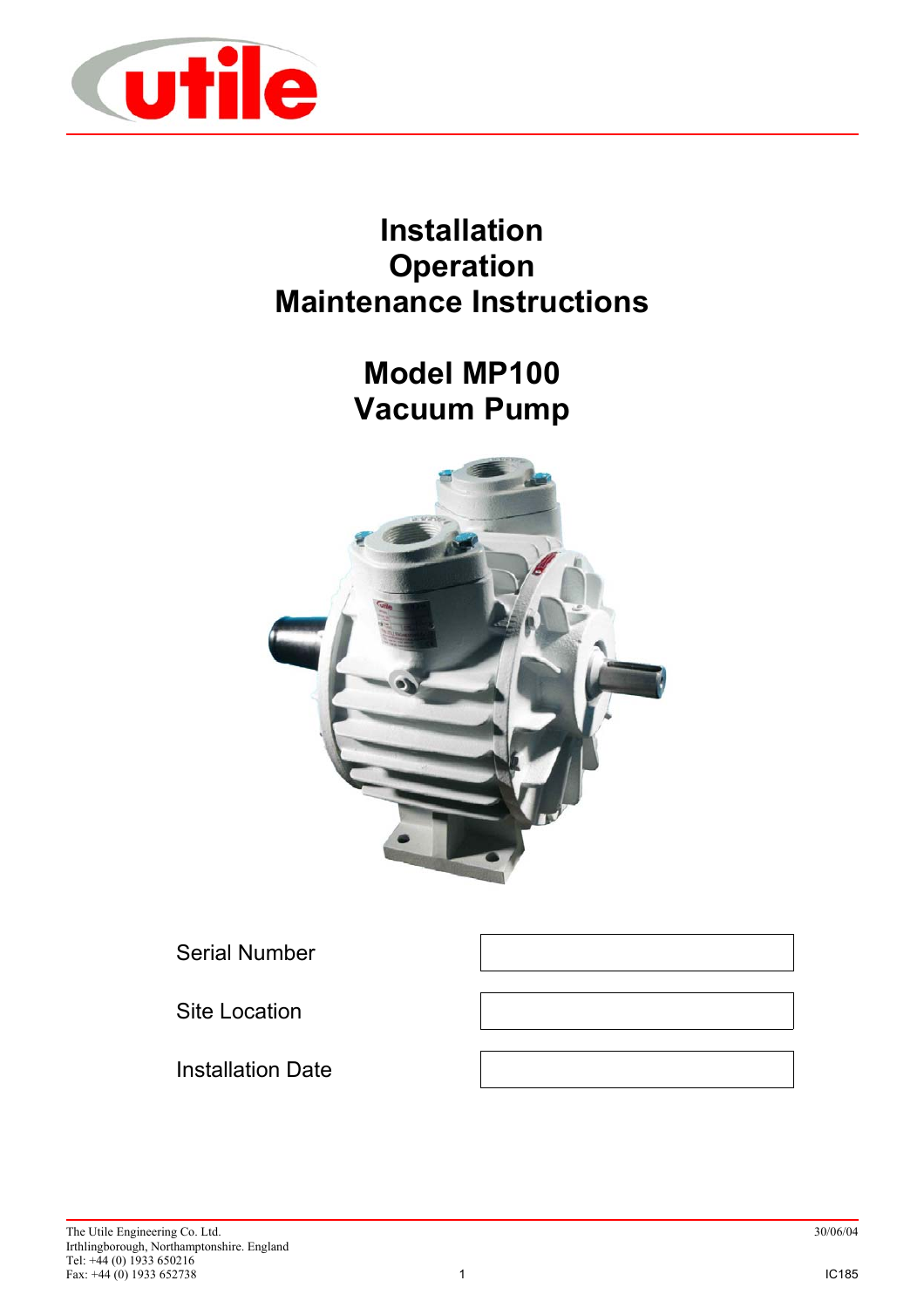

# **Page** General …………………………………………………………………………………….. 3 Operating Principle …………………………………………………………………………… 3 Health and Safety …………………………………………………………………………… 4 Technical Specification …………………………………………………………………………… 5 Packaging …………………………………………………………………………………….. 5 Storage …………………………………………………………………………………….. 5 Handling …………………………………………………………………………………….. 5 Installation …………………………………………………………………………………….. 6 Pre Start-up Checks …………………………………………………………………………… 8 Start-up …………………………………………………………………………………….. 8 Operating Notes …………………………………………………………………………… 9 Stopping Procedure …………………………………………………………………………… 9 Lubrication …………………………………………………………………………………….. 9 Maintenance …………………………………………………………………………………….. 10 Troubleshooting …………………………………………………………………………… 11 Check Blade Wear …………………………………………………………………………… 11 Blade Inspection …………………………………………………………………………… 12 Reassembly after Blade Inspection manufactured methods and the settlem of the settlem of the Reassembly after  $12$ Cylinder Renewal …………………………………………………………………………… 12 Change Bearings and Seals …………………………………………………………………. 12 Reassembly …………………………………………………………………………………….. 13 Spare Parts …………………………………………………………………………………….. 13 Spare Parts List …………………………………………………………………………… 14 Warranty …………………………………………………………………………………….. 15

# **Warning**

Read the installation and maintenance information before commencing work on this equipment. Your attention is drawn to the health and safety information on page 4. Until the equipment into which the machine has been incorporated and the said equipment declared to be in conformity with the Machinery Directive, they must not be put into service.

# **Foreword**

The MP series rotary vacuum pump has been developed based on many years of experience in the compressor and vacuum pump industry. Using modern design techniques and production methods coupled with rigorous testing and high quality standards ensure this series of machines have a long, efficient and reliable service life.

These operating instructions have been written for all personnel who have responsibility to the machine, it contains all the necessary information required for the machine to have a long trouble free service life. This manual must be stored near the machine and read before attempting any work on it.

Ensure that all operation and maintenance is only performed by competent and trained personnel and any repairs use only original parts from the manufacturer.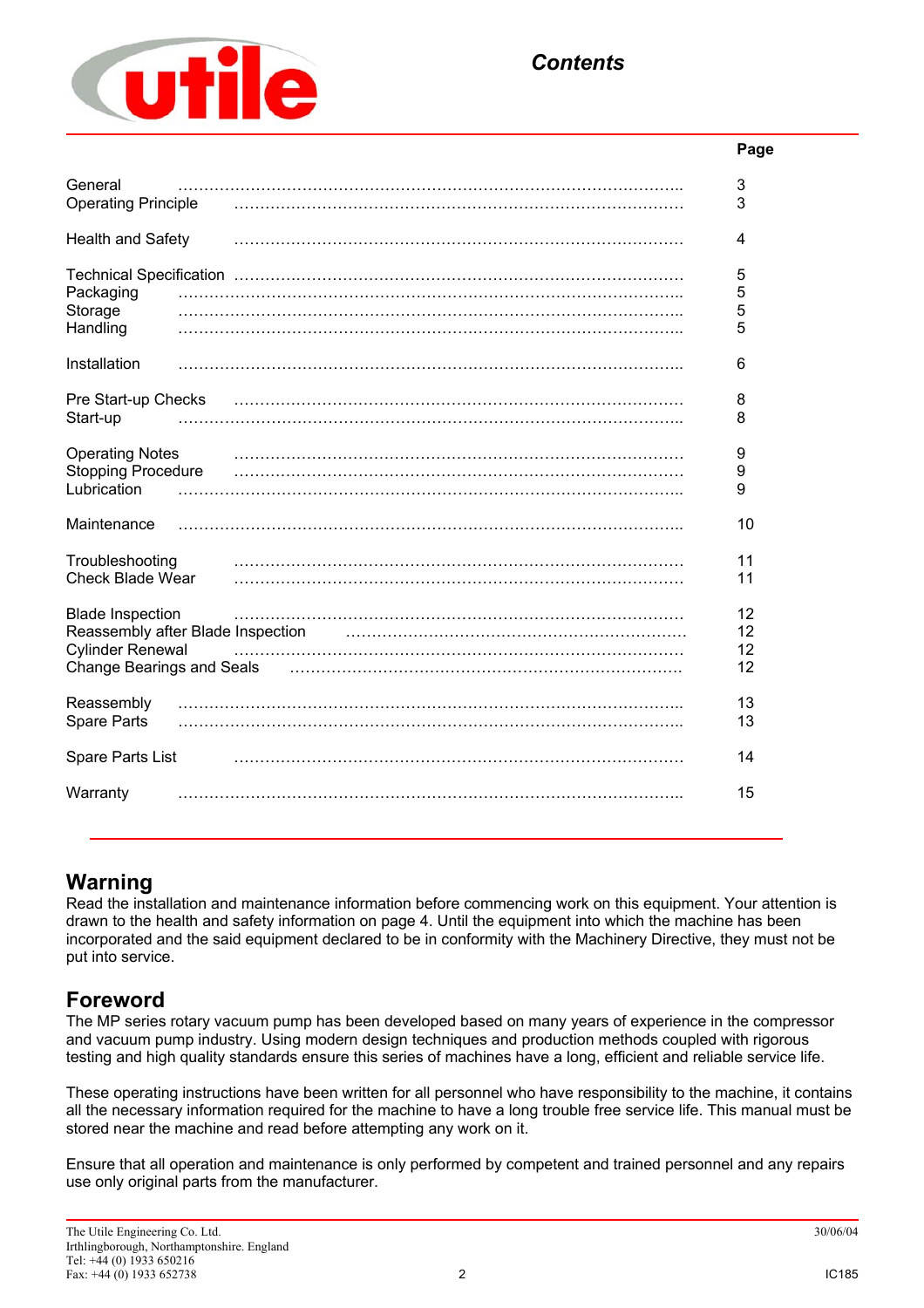

### **General**

The normal routine of running the machine is very simple. If it is carried out strictly at all times, many years of trouble free service can be expected.

We emphasise two points of paramount importance-

1. Filtration of incoming air of gas 2. Lubrication

If possible provide a logbook so that the operator can enter daily readings. After several months a record will show whether the machine is performing as it did originally. If readings are to be taken the following are all that is required. Inlet and outlet air temperatures, suction conditions and oil drip rate.

A typical layout for the log book is shown in the table below.

| <b>Machine Log Book</b> |                 |                     |                           |                |  |  |
|-------------------------|-----------------|---------------------|---------------------------|----------------|--|--|
| Date                    | Inlet Air Temp. | Discharge Air Temp. | <b>Suction Conditions</b> | Oil Drip Rate. |  |  |
|                         |                 |                     |                           |                |  |  |
|                         |                 |                     |                           |                |  |  |
|                         |                 |                     |                           |                |  |  |
|                         |                 |                     |                           |                |  |  |
|                         |                 |                     |                           |                |  |  |

## **Operating Principle**

Rotary sliding vane compressors and vacuum pumps are multi-cell machines, which work on the displacement principle. They provide a constant, low-pulsation supply of air or gas.

The machines have a cylindrical bored housing. The rotor, which is also cylindrical, is fitted eccentrically in the cylinder so that a crescent-shaped working chamber is formed. Movable rotor vanes are fitted in the longitudinal grooves in the rotor; centrifugal force and the force of the air or gas presses the blades against the cylinder-housing wall when the rotor turns.

The vanes divide the crescent-shaped working chamber into cells of different sizes. As the rotor turns, the cell volume on the intake side increases, and the cell draws air in at low pressure, at which point is open to the intake delivery line. As the rotor continues to turn, the cell is closed (see fig 1) and the volume of the cell decreases. This causes the enclosed air or gas to be compressed (see fig 2) and forced out through discharge delivery line under atmospheric pressure.

The machine can only be run in one direction, which is indicated by an arrow on the cylinder. The direction of rotation must not be reversed.



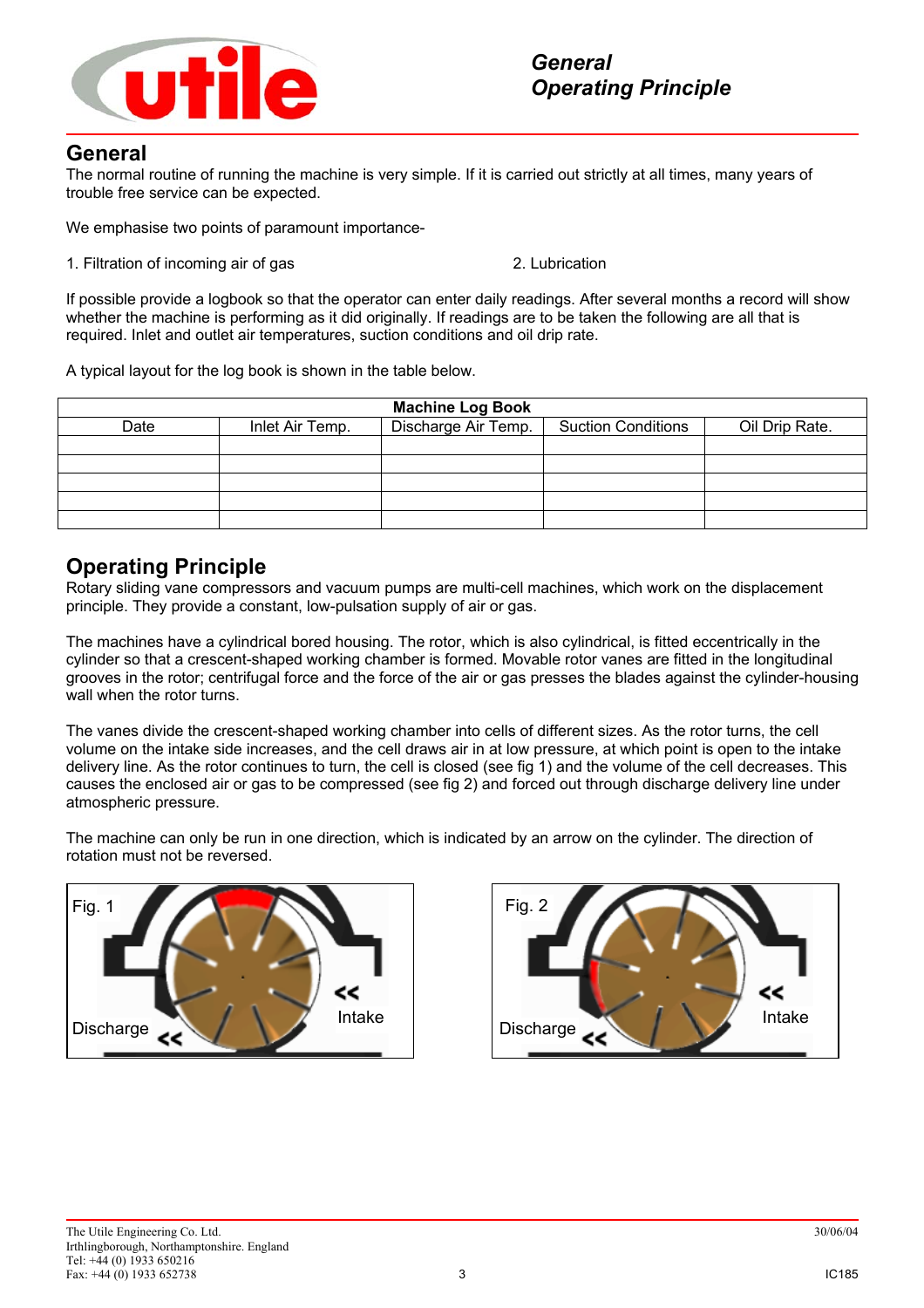

Read the installation and operating instructions carefully.

Rotating machinery and pressurised components, which may contain toxic, flammable or otherwise hazardous media are potentially dangerous equipment if not operated and maintained correctly. It is imperative that all users of such equipment fully educate themselves to the potential dangers and satisfy themselves that the personnel responsible for installing, testing, commissioning, operating and maintaining the plant are competent to do so. Instruction manuals are provided for guidance but must assume some basic level of competence by users. If there are any doubts or ambiguities concerning correct procedures, ask Utile Engineering. DO NOT TAKE RISKS.

Certain machinery can generate high levels of noise which can be harmful if exposed to it for lengthy periods of time. Various codes of practice are in existence and users must ensure that adequate precautions are taken to prevent a health hazard to employees or third party.

Equipment with internal pressures above or below ambient pressures can create a hazard. Before attempting to investigate problems, service or maintain equipment, it must be safely depressurised or pressurised to ambient conditions. Also since the gaseous medium may be flammable, toxic, corrosive or otherwise hazardous it may be necessary to purge the installation with an inert gas, such as nitrogen. Special precautions are necessary for certain gases and the user must ensure that adequate procedures are implemented.

Moving parts of machinery must not be touched and all such parts must be adequately guarded. Suitable guards are provided and must be securely retained in position at all times.

Before commencing maintenance, servicing or making other adjustments, the prime mover and other equipment must be isolated electrically or otherwise immobilised to prevent accidental start-up. In this vein, a fully qualified electrician should carry out all electrical work and all electrical equipment should be isolated before it is touched and pneumatic or hydraulic controls depressurised and made safe. Procedures must also exist to ensure that electrical or other inputs cannot be restored accidentally during the maintenance or service period. Safety trips, emergency stop-buttons and other such devices (if fitted) are to be checked regularly to ensure that they continue to function correctly and will protect the installation and personnel in the event of an emergency.

NO attempt should be made to touch the machine whilst it is rotating. Particular care is needed when checking rotor clearances. Any movement of rotors may trap fingers.

Most machines, certain pipes and ancillaries become hot during operation whilst certain machines with sub-zero inlet temperatures may result in very cold surfaces. If it is possible for personnel to come into contact with such surfaces unknowingly or accidentally they should be guarded.

If severe vibration is observed, the cause of this should be immediately investigated and the situation rectified. Excessive vibration can lead to fatigue and other failures. Similarly, if during operation a significant change is noticed in the level of vibration, noise, temperature or any other parameter, the cause of such changes must be determined, and the cause rectified. Inlet filters must be inspected regularly so that liquid or debris is not allowed to enter the machine, which could cause damage and consequently injury to personnel.

During routine maintenance, coupling alignment should be checked for misalignment. Only approved lubricants must be used and quantities, etc must be checked regularly.

Before restarting after servicing, all nuts, set screws, etc must be checked for tightness, check all joints, for leaks and carry out purging as necessary before introducing the process gas. Also, before start-up, check the machine inlet and outlet isolating valves are open both non-return valves (if fitted) are the correct orientation.

Adjacent pipework and equipment must not impose undue forces and moments on the machinery flanges. All welding work must be carried out be an approved gas coded welder.

In order to prevent reverse rotation of machines, it is ESSENTIAL that a non-return valve be installed in the inlet pipework. Otherwise a hazardous situation can arise during a normal shutdown or if the prime mover power supply is interrupted for a period of time.

The environment around the installation may need to be monitored in order to detect gas leaks etc., and consideration must be given to the installation of gas detecting equipment, and the class of electric equipment. All personnel working in or passing through the area should be adequately warned by signs and trained to exercise appropriate safety precautions. Ensure the correct personal protective equipment is worn at all times.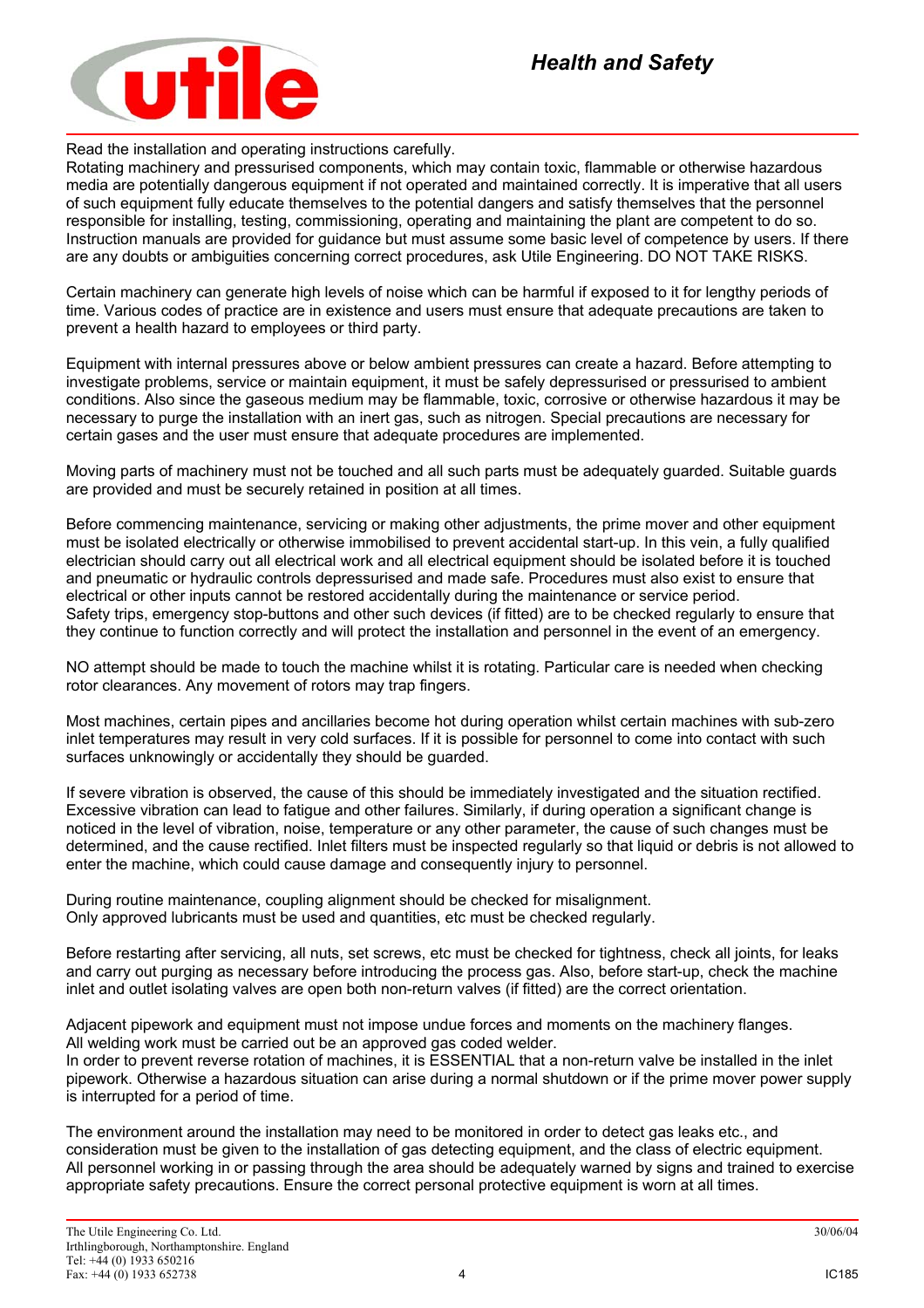

# **Technical Specification**

The model and machine serial number appear on the machine data plate, other machine data can be found in the following table.

|                                       | <b>Units</b>      | <b>MP100</b> |
|---------------------------------------|-------------------|--------------|
| Maximum Vacuum                        | kPa               | 96.5         |
| Speed - Maximum                       | R.P.M.            | 1500         |
| Speed - Minimum                       | R.P.M.            | 700          |
| Capacity at 50kPa at Maximum Speed    | L/min             | 4215         |
| Capacity at 50kPa at Minimum Speed    | L/min             | 1620         |
| Absorbed Power at 50kPa at Max. Speed | kW                | 5.4          |
| Absorbed Power at 50kPa at Min. Speed | kW                | 2.2          |
| Moment of Inertia                     | kg m <sup>2</sup> | 0.068        |
| Noise Level at 1 metre                | db(A)             | 80           |
| Weight                                | kg                | 49           |

Note: Machine must not be used on any other gas than originally specified. Utile Engineering must be consulted if traces of any other gas are introduced into the machine.

# **Packaging**



**Top / This Way Up Fragile**



The packaging conforms to the relevant regulations. The symbols used on the packages are shown above. The machines are bolted down on a pallet and therefore should not move during transportation and either cased or shrink wrapped for general protection. The ancillary components are packed suitably within the case. The packaging and contents should be received in good condition. When unpacking do not remove the inlet/outlet protection covers.

The contents should be inspected against the advice note, notify Utile Engineering within 3 days of any items, which are damaged or are missing, followed by a written claim within seven days of the goods being delivered.

# **Storage**

If the machine is not required for immediate installation, the machine should be stored in a clean, dry area protected from the weather. The intake and discharge port covers must remain in position until the machine is installed. We recommend that until the machine is installed the shaft be turned a few revolutions by hand every month to ensure the machine is running free.

The green protective coating on the shaft remains effective for approximately 1 year. If the machine is stored for a longer period of time, the coat must be renewed.

# **Handling**

Skilled personnel working in accordance with safe working practices must carry out the lifting of machines. Before lifting the correct equipment must be available. Cranes, jacks, slings, and lifting beams must be capable of carrying the weight of the machine to be lifted. The lifting eyebolt situated in the top of the cylinder and a crane hook must be used when lifting or moving the machine (see fig 3). Do not use the machine ports or the shaft extension for lifting or moving the machine.

For weights see above in Technical Specification.

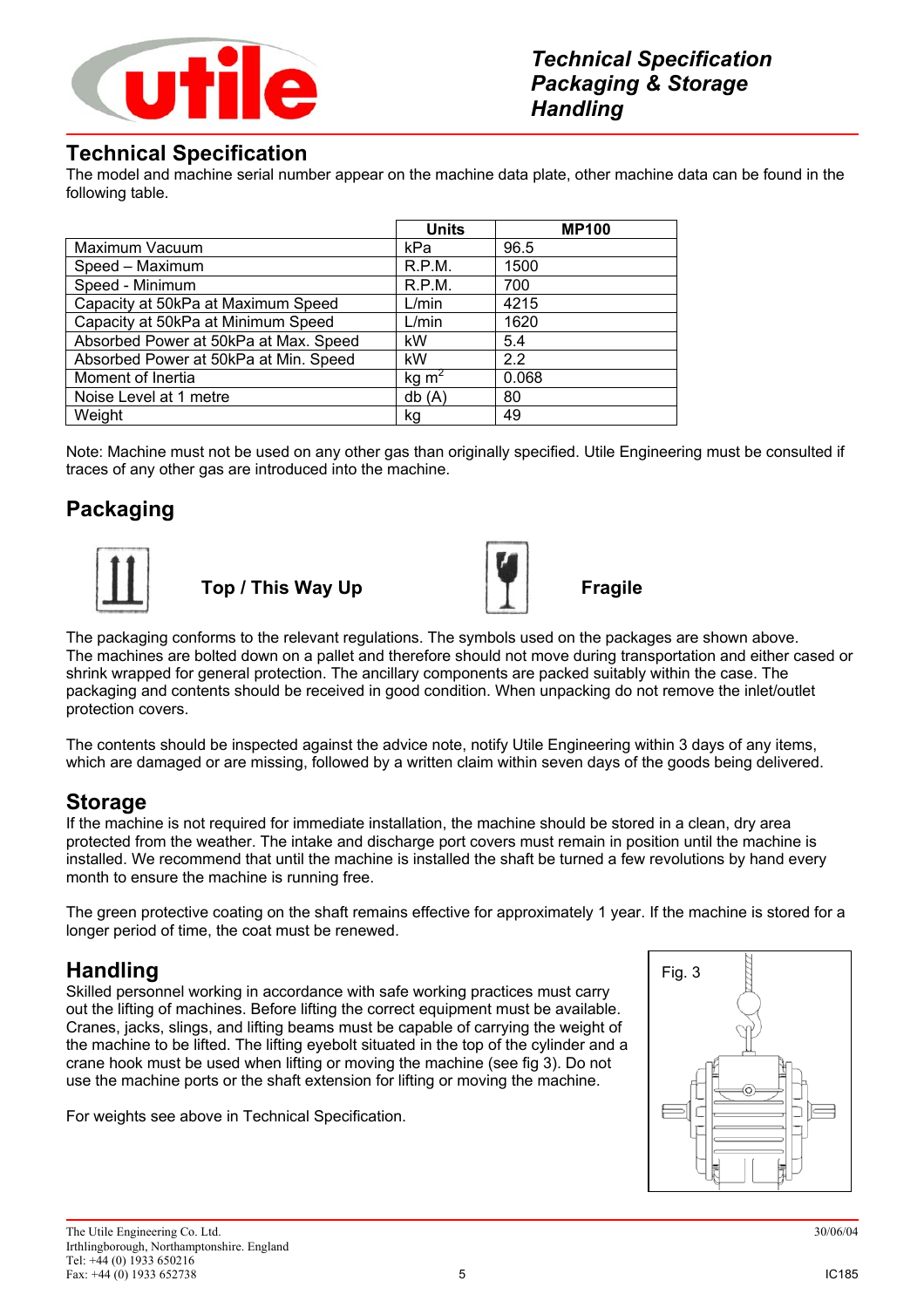

### **Installation**

Before commencing installation, a site specific risk assessment, method statement and hazard identification list must be completed and adhered to. All work must be carried out in a safe area. Utile Engineering trained personnel or those trained to an equivalent standard should carry out installation, any claims for damage due to faulty installation will be void. The machine is delivered ready to be connected, with only the removal of the intake and discharge protection covers. All warning labels and instructions must be observed and retained with the machine. It is essential equipment is installed, earthed and guarded in accordance with current legislation. If the user is installing their own switches and safety devices these must be suitable for the correct working area. Before installation, ensure there is no damage to the machine and that it turns freely by hand.

| Typical tools required for installation include: - |                     |                     |         |
|----------------------------------------------------|---------------------|---------------------|---------|
| Set of spanners                                    | Pipe Wrenches       | Set of screwdrivers | Hacksaw |
| Hammer / mallet                                    | Drill (low voltage) |                     |         |

Typical bolt tightening torques are: -

| <b>Bolt Tightening Torques</b> |           |                 |           |  |
|--------------------------------|-----------|-----------------|-----------|--|
| Size                           | Torgue    | Size            | Torque    |  |
| M4                             | 4.00 Nm   | M <sub>10</sub> | 40.00 Nm  |  |
| M5                             | $6.00$ Nm | M <sub>12</sub> | 70.00 Nm  |  |
| M6                             | 10.00 Nm  | M16             | 100.00 Nm |  |
| M8                             | 18.00 Nm  | M20             | 150.00 Nm |  |

### **Location**

The machine should be installed in a clean, dry, well-ventilated area. Allow adequate space and facilities for service, inspection and future expansion. A minimum of 0.75m of working space around the machine is recommended. Adequate space around the motor and machine, particularly any fan inlets, is also necessary to facilitate cooling airflow. Where several machines are installed in close proximity, care must be taken to ensure there is no recirculation of exhausted warm air.

#### **Foundation**

Simple slab type foundations, designed for static loadings only are satisfactory. The foundations should raise the machine to a reasonable height above the floor for convenient service and inspection. The use of anti-vibration mounts between the base and foundation are recommended, these absorb the vibrations generated by the rotating parts of the machine and insulate it against any vibration in the surrounding environment. Ensure that the antivibration mounts are evenly loaded. Foundation bolts should fix the base.

### **Electrical Supply and Connection**

The voltage rating of the supply must be compatible with the motor and the fittings. All electrical installation must be carried out by a qualified electrician and in accordance with current regulations and within the framework of the Electricity of Work Regulation 1990. Ensure all electrical connections, plugs, sockets etc are secure before switching the supply on.

#### **Earthing**

It is important that the motor enclosure is soundly earthed by metallic earth continuity conductor, or by separate earth bonding, but in all cases the installation must be made and tested and approved for this feature by a qualified installer before the supply is applied to the motor.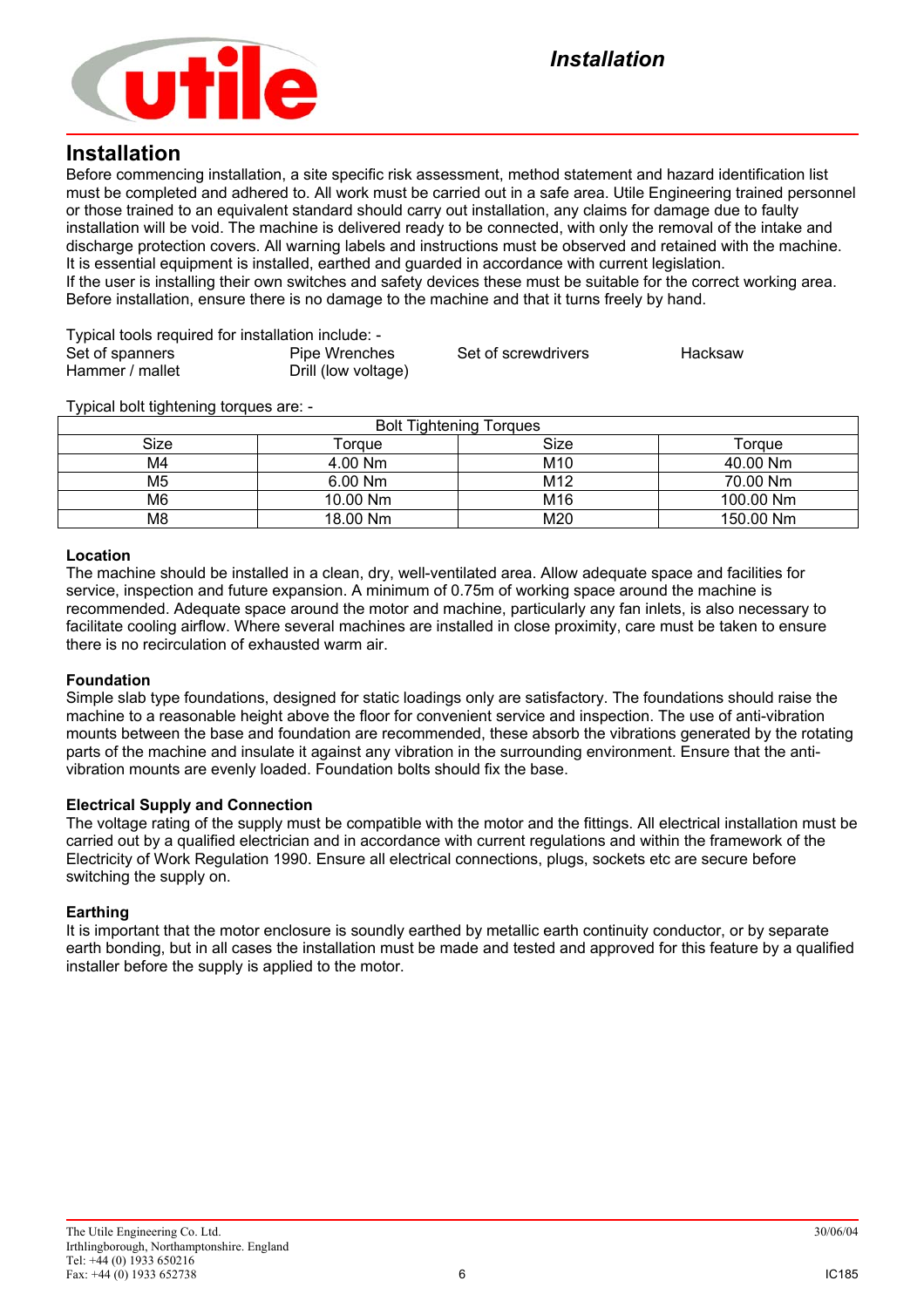

#### **Fitting Pulleys and Couplings**

These should be bored to our standard limits (details supplied upon request) and fitted to the shaft with a screwing motion. On no account should they be driven on. Tapping of fitments onto the machine shaft with a hammer or mallet, causes bearing damage. This results in an increase in bearing noise and a significant reduction in bearing life. Attention should be paid to the guarding of all moving parts.



- 2. Mount assembly in desired position on shafts ensuring both shafts are parallel and in correct alignment, use a straight edge, a correctly aligned drive will contact both pulleys squarely (see fig. 6).
- 3. Fit driving belts. Measure span of belts between tangent points of the two pulleys. A deflection of 1.5mm is obtained for every 100mm of the measured span. Compare the deflection force required with the table. If the force required is according to the table then the tension is suitable. Too little force indicates under-tension and visaversa. Belt Section

| <b>Belt</b>     | Force Required to      |
|-----------------|------------------------|
| Section         | deflect belt 1.5mm per |
|                 | 100mm span (kgf)       |
| SP <sub>7</sub> | $0.5 \text{ to } 0.8$  |
| <b>SPA</b>      | 1.0 to $1.5$           |
| <b>SPR</b>      | $2.0 \text{ to } 3.1$  |
|                 | 4.1 to 6.1             |

4. The belts should be tensioned towards the high side, to allow for the tension drop after the belts have been run-in. Belt tension should be checked daily in the first week after installation/renewal.

#### **Note:**

### **Excessive tension on the pulleys will damage the bearings and lead to probable shaft rupture.**

#### **Belts, which become charged electrostatically, must not be used in hazardous atmospheres.**

Span Distance

**AN DISTANCE DEFLECTION**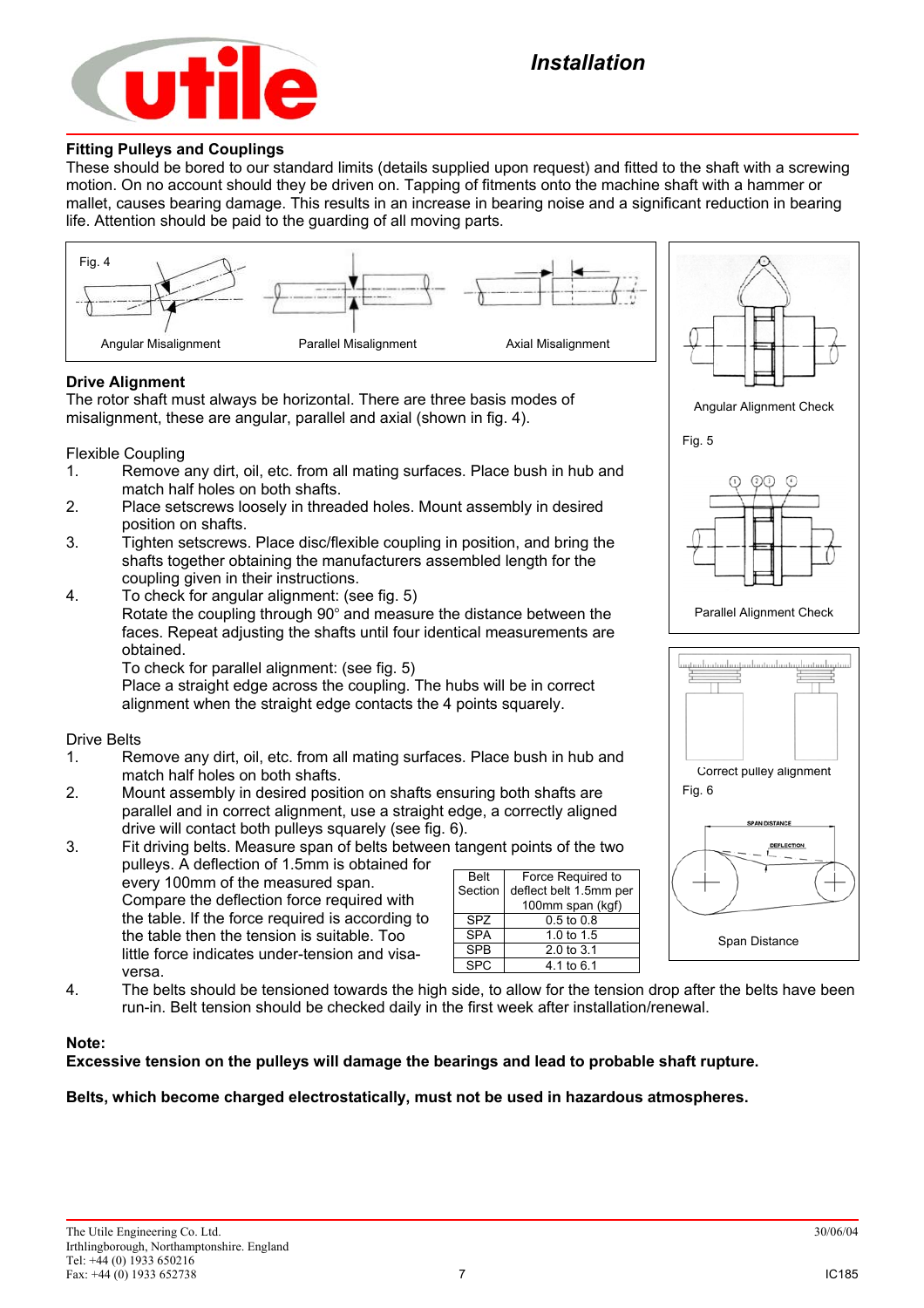

### **Pipework**

- The connecting pipework must be completely clean, dry and free from internal rust or scale.
- When fitting the intake and discharge pipework it is essential that adequate supports be provided and that it is properly aligned to prevent excessive strain being placed upon the machine, flexible pipe should be placed in the pipeline to remove this strain.
- During installation care must be taken to ensure that no foreign matter enters the machine or serious damage may result.
- An intake filter should be fitted into the intake side to prevent any particles from entering the machine.
- Use P.T.F.E. tape only as a jointing medium since surplus from jointing compounds will damage the blades if drawn into the machine.
- When the machine is delivering into or exhausting from a receiver, or working with a system having a large storage capacity, it is essential to fit a non-return valve in the pipework, preferably on the discharge side to prevent the machine from running in reverse on shutdown.
- **Arrange both the intake and discharge pipework so that any condensate flows away from the machine.**
- If user is installing their own protective switches and other devices these must be suitable for operation in the zone classified.
- All pipework and fittings must comply with IGE/UP/2 or the national standard for the country of installation.
- Vacuum pumps are normally supplied with exhaust silencers.

### **Pre Start-up Checks**

Before starting the machine for the first time after installation, maintenance or after a long downtime, make the following checks: -

- Ensure all the anchor bolts for the machine, base and motor are securely fastened.<br>
Check that the machine is free running by furning the shaft by hand through a few re
- Check that the machine is free running by turning the shaft by hand through a few revolutions.
- $\checkmark$  Flick start the motor to check that the direction of rotation agrees with the arrow on top of the machine cylinder. Note this should be completed with the coupling/drive belts removed.
- $\checkmark$  Recheck coupling/drive alignment and retension (see page 7).
- $\checkmark$  Ensure all equipment is installed and earthed in accordance with current legislation.<br> $\checkmark$  Check all pining connections. If the system is to be pressure tested, all gauges and in
- 9 Check all piping connections. If the system is to be pressure tested, all gauges and pressure switches must be isolated or removed. Maximum purge or pressure test is 1.50 times the working pressure.
- $\checkmark$  Check all protective devices ensuring they are working correctly.
- 9 Ensure personnel are adequately protected from accidental contact with all dangerous equipment.
- $\checkmark$  Fill the oil reservoir with Shell Rimula 15W/40 oil or equivalent, prime the oil lines to the machine.
- Instruct the operating personnel that the machine is operational.

# **Protective Devices**

All pressure and temperature switches must be set and tested at the desired set point by simulating the set point in actual operation.

With the machine running at the duty pressure after warming up, adjust the discharge temperature switch downwards to actuate and stop the machine. Reset the switch at the cut out temperature plus 10 $\degree$ C - 15 $\degree$ C in order to avoid false tripping from small and reasonable increases above normal levels.

Adjust the high pressure cut out switch in the same manner and reset at working pressure plus 10%.

After the first 50 running hours, remove the cone shaped mesh strainer from the inlet, clean and replace. If a large amount of debris has been collected run for a further 50 hour period repeating the process until the filter remains clean.

# **Start-up**

Proceed as follows: -

- i. When starting vacuum pumps the intake valve can be closed to reduce the starting power and then slowly opened as the machine reaches operating speed.
- ii. Start the drive motor and bring the machine up to operating speed.
- iii. Check and adjust the lubricator drip rate to that indicated in the lubrication section.
- iv. Check all protective devices and controls making sure they are working correctly.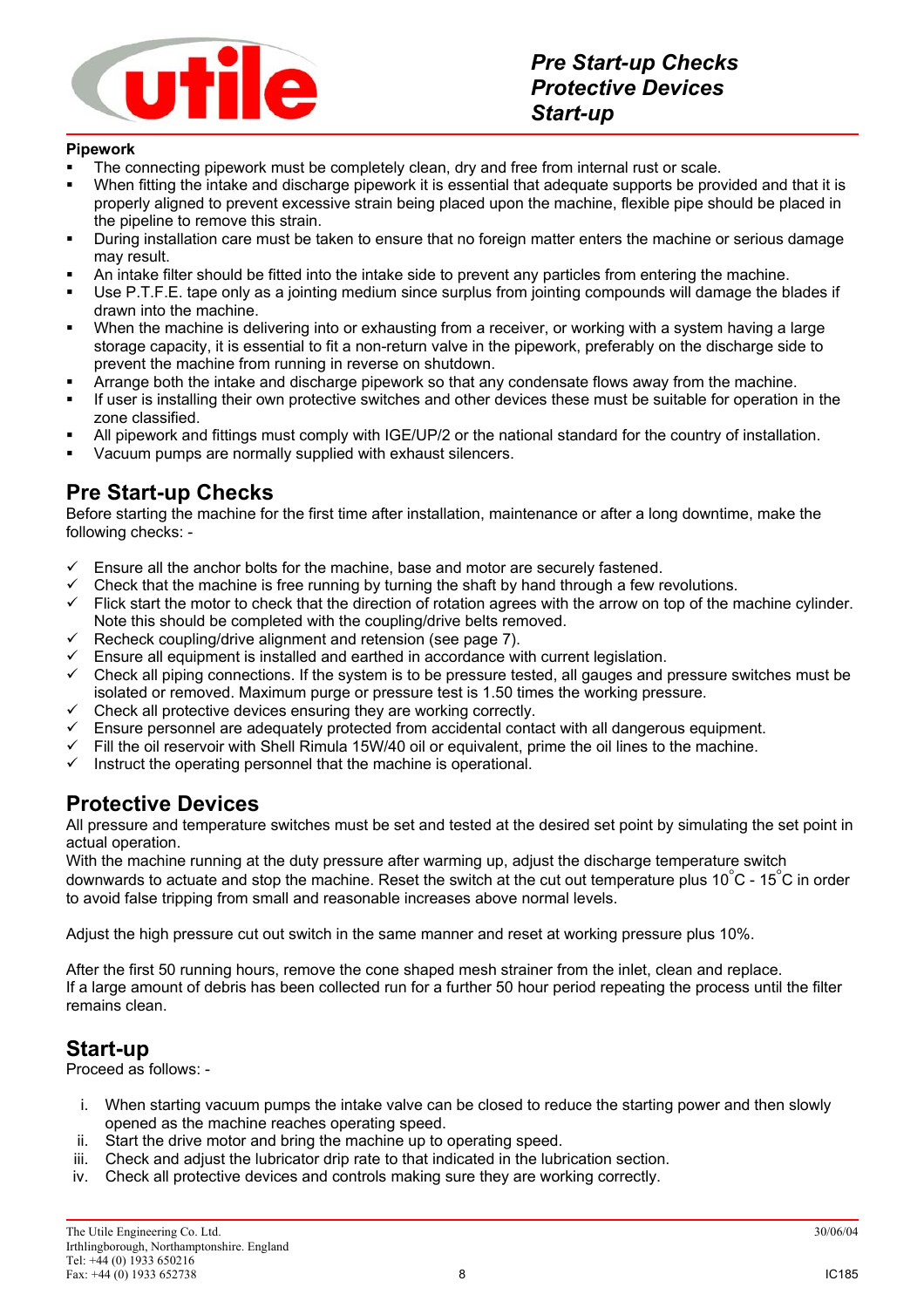

# **Operating Notes**

- Daily, check the oil drip rate through the indicator. Fill the oil tank.
- After the initial running in period, check the belt tension. Belt squeal denotes a loose belt that requires tightening.
- **Inspect the filter fitted to the inlet, regularly clean and renew the element when necessary.** Excessive discharge temperature for normal operation as indicated by the rise in temperature shown in the log book indicates inadequate cooling, faulty lubrication or a dirty intake filter. The machine should be stopped and inspected.
- Check the machine internally for wear every 10,000 running hours. (see Inspection and Service)
- The blade depth should be checked after the initial 2,000 running hours and thereafter every 5,000 running hours for wear and renew if the rubbing tips have worn to a depth of 67mm. (see Check Blade Wear). Condensate if allowed to enter the machine can cause severe blade wear.
- If adjustment of the oil drip rate is required (see lubrication).

### **Stopping Procedure**

Proceed as follows: -

- i. When stopping vacuum pumps the intake valve should be slowly closed.
- ii. Trip out or Stop the drive motor.

### **Lubrication**

Prime all oil pipes prior to initial start and every time machine is dismantled for service. Oil is fed into the bearing housings and is then allowed to flow into the cylinder and lubricates the blades.

The recommended grade of oil is **Shell Rimula 15W/40** the typical physical characteristics are: -

| <b>SAE Viscosity Grade</b>         | 15W/40 |
|------------------------------------|--------|
| <b>Kinematic Viscosity</b>         | 100.1  |
| @ 40°C cSt                         | 14.5   |
| 100°C cSt (IP71)                   |        |
| Viscosity Index (IP226)            | 135    |
| Pour Point °C (IP15)               | $-27$  |
| <b>Density @ 15°C kg/l (IP365)</b> | 0.890  |
| Flash Point (PMCC) °C (IP34)       | 226    |
| Sulphated Ash % wt (IP163)         | 1.1    |
| Total Base Number mg KOH/g (IP276) | 8.0    |

The recommended lubricator minimum oil drip rate is for MP100 – 10 drops/min.

Fig 7 shows how the lubrication system works. The vacuum on the underside of the lubricator controls the rate of oil flow. The amount of vacuum and hence air drawn in through the filter is factory set.

To increase the oil flow, screw out the adjusting screw on the oil bottle lid and screw in to decrease the amount.

Increased oil flow and difficulty in controlling the drip rate indicates a dirty filter.

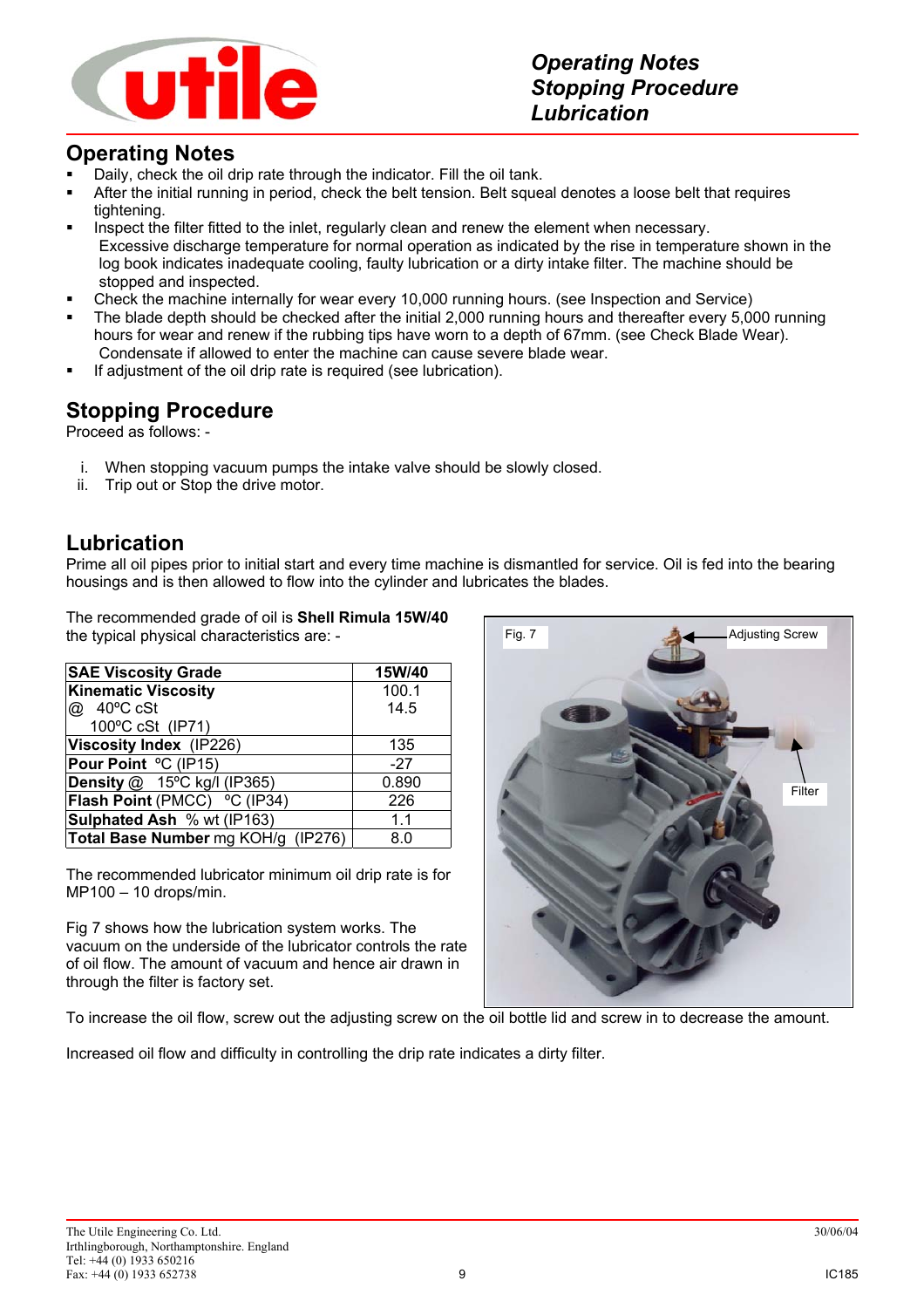

### **Maintenance**

Fully trained and competent staff must carry out any maintenance work. Utile Engineering offers contract maintenance services if required contact our service department.

When carrying out any maintenance and inspections always follow the health and safety guidelines on page 4. A regular correct maintenance plan is essential to good operational reliability and a long service life for your machine. As operating conditions vary, no exact timings can be specified for wear checks, repairs and inspections, however the following plan can be used as a guide until time scales to better suit the machines environment are found.

The machine, ancillaries and surrounding area should be kept as clean as possible.

Ensure all items are properly held and supported during all aspects of maintenance as not to pose a problem for health and safety. Observe all lifting points and apply care when handling the equipment.

Ensure all machines and associated pipework have cooled down sufficiently before touching and attempting any maintenance.

Typical tools required for maintenance include: -

Set of spanners **Pipe Wrenches** Circlip Pliers Circlip Pliers Set of screwdrivers **Vernier Gauge / Micrometer** Two-leg Pulley drawer Set of Allen Keys **Hammer / mallet** Feeler Gauges

Typical bolt tightening torques can be seen on page 6.

New gaskets must be fitted every time the machine is dismantled.

Bearings and seals are recommended to be replaced after 15000 operating hours or 2 years whichever is sooner. Blades must be replaced regardless of wear after 20000 operating hours as failure due to fatigue could cause serious damage.

After maintenance the machine and equipment must be treated, as new and all pre-commissioning checks should be made. Install all protective devices and controls properly after completion of work. Ensure all cabling, unions and guards are correct, secure and in place. Dispose of any used oil and cleaning solutions as prescribed by law.

| <b>MAINTENANCE PLAN</b>                               |                                          |                                                 |              |  |
|-------------------------------------------------------|------------------------------------------|-------------------------------------------------|--------------|--|
| <b>DAILY CHECKS</b>                                   |                                          | <b>QUARTERLY CHECKS</b>                         |              |  |
| TASK                                                  | <b>CHECK</b>                             | TASK                                            | <b>CHECK</b> |  |
| Check / Fill lubricator reservoir                     |                                          | Check machine for blade wear.                   |              |  |
| Check Belt condition/Tension (Hourly for              |                                          | Check control panel for wiring, cleanliness and |              |  |
| running in period).                                   |                                          | function of all panel features. (if applicable) |              |  |
| Drain all vessels, condensate traps, outlet           |                                          | Check function of emergency stop button and     |              |  |
| filters manually                                      |                                          | local motor isolator. (if applicable)           |              |  |
| Clean inlet filters (Daily for 1 <sup>st</sup> week). |                                          | Check motors for excessive vibration and        |              |  |
|                                                       |                                          | damage.                                         |              |  |
|                                                       |                                          | Check function of pressure gauges.              |              |  |
| <b>WEEKLY CHECKS</b>                                  |                                          | Check function of non-return valves             |              |  |
| Check lubricator drip rate                            | Check function of pressure relief valves |                                                 |              |  |
| Check belt condition / tension                        |                                          |                                                 |              |  |
| Clean inlet filters (After for 1 <sup>st</sup> week). |                                          |                                                 |              |  |
| Run Standby machine for a few minutes.                |                                          |                                                 |              |  |
| Complete logbook data                                 |                                          | <b>YEARLY CHECKS</b>                            |              |  |
| <b>MONTHLY CHECKS</b>                                 |                                          | Clean lubricator and oil lines                  |              |  |
| Check function and operation of all valves.           |                                          | Check flanges and joints for leaks.             |              |  |
| Check differential pressure across filters (clean     |                                          | Clean internally vessels, condensate traps,     |              |  |
| and replace if necessary).                            |                                          | filters (including elements).                   |              |  |
| Check function and operation of autodrains /          |                                          | Inspect machine internally (at least once a     |              |  |
| condensate lines.                                     |                                          | year)                                           |              |  |
| Clean fins on machine and motors                      |                                          |                                                 |              |  |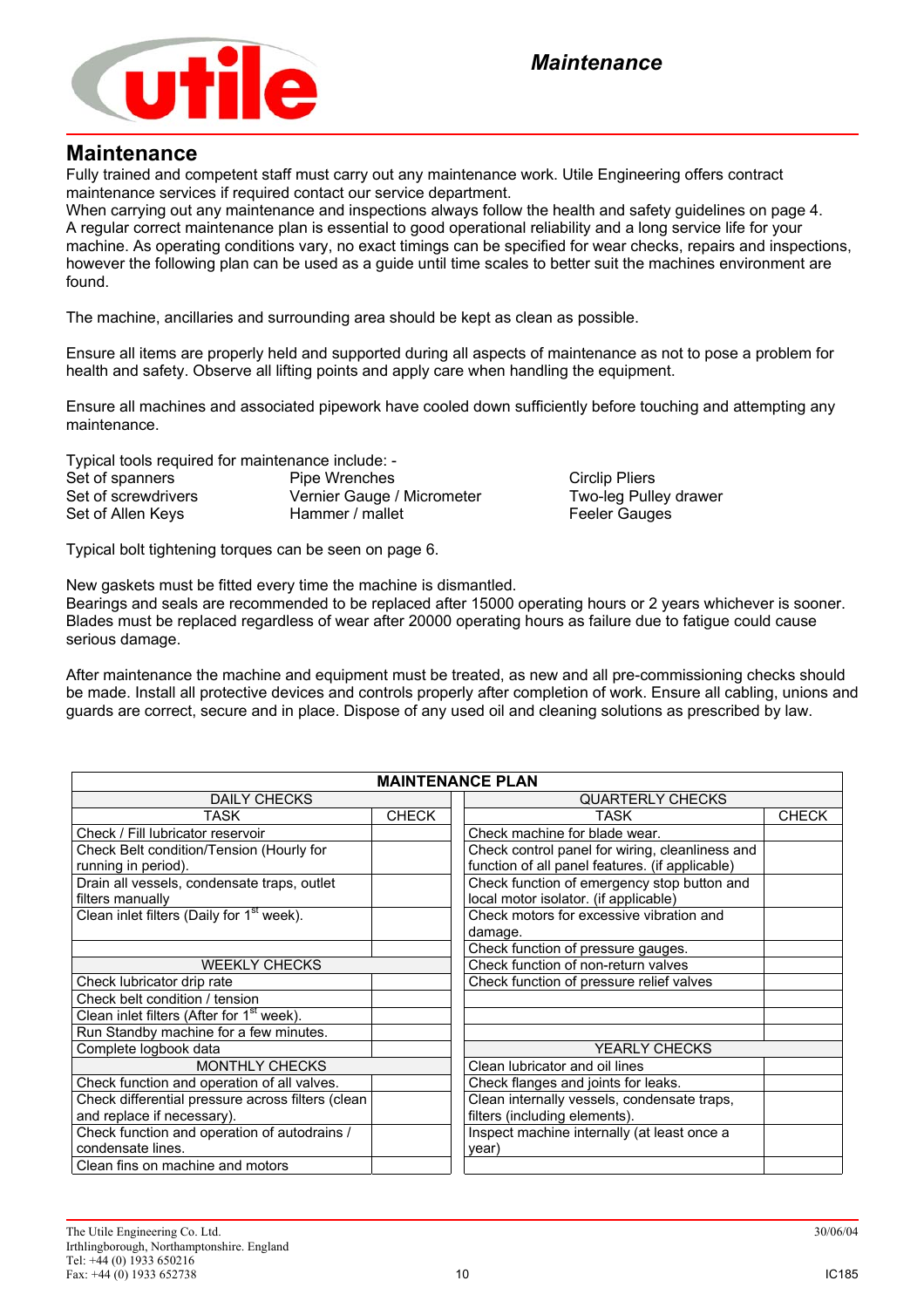

# **Troubleshooting**

The following table shows some typical problems and the remedies.

| <b>SYMPTONS</b>                         | <b>CAUSES</b>                                                 | <b>REMEDIES</b>                            |
|-----------------------------------------|---------------------------------------------------------------|--------------------------------------------|
| Machine revolves in wrong direction     | Incorrect connection of motor terminal                        | Re-arrange terminal connection             |
| Discharge air temperature excessive     | 1. Machine operating at higher duty than<br>specified.        | 1. Check rating.                           |
|                                         | 2. Blocked intake filter.                                     | 2. Clean intake filter.                    |
|                                         | 3. Insufficient or wrong lubrication.                         | 3. Use correct lubrication and feed rates. |
|                                         | 4. Warped / Sticking blades                                   | 4. Replace blades                          |
| Excessive blade wear                    | 1. Insufficient lubricant to cylinder.                        | 1. Inspect & clean oil lines, oil holes.   |
|                                         | 2. Incorrect lubricant.                                       | 2. Use correct lubricant.                  |
|                                         | 3. Dirty inlet air/gas.                                       | 3. Clean & inspect intake.                 |
|                                         | 4. Excessive operating temperature                            | 4. See remedies for excessive discharge    |
|                                         |                                                               | temperature.                               |
| Abnormal noise, vibration or periodic   | 1. Worn bearing.                                              | 1. Replace bearing.                        |
| knocking                                | 2. Excessive blade wear.                                      | 2. Replace blades & check lubrication      |
|                                         | 3. Erratic cylinder wear.                                     | 3. Rebore, redowel & check lubrication.    |
|                                         | 4. Insufficient lubrication                                   | 4. Increase lubrication rate               |
|                                         | 5. Rotor contacting coverplates                               | 5. Check temperature, pressure &           |
|                                         |                                                               | internal clearances                        |
|                                         | 6. Drive misalignment                                         | 6. Realign and retension drive.            |
|                                         | 7. Warped rotor blades.                                       | 7. Replace rotor blades.                   |
|                                         | 8. Excessive liquid carryover.                                | 8. Drain all points.                       |
| Vacuum cannot be built up or only up to | 1. Worn blades.                                               | 1. Replace rotor blades.                   |
| a certain extent.                       | 2. Improper belt tension.                                     | 2. Adjust belt tension.                    |
|                                         | 3. Sticking relief valve.                                     | 3. Clean and replace.                      |
| Slipping of belts                       | 1. Improper belt tension.                                     | 1. Adjust belt tension.                    |
|                                         | 2. Worn belt.                                                 | 2. Replace with new ones.                  |
| Overheating of electric motor           | 1. Overloading of motor due to excessive<br>working pressure. | 1. Lower working pressure.                 |
| Machine does not start                  | 1. Breakdown of electric current                              | 1. Contact power company.                  |
|                                         | 2. Malfunction of motor.                                      | 2. Check motor.                            |
|                                         | 3. Wrong motor connections.                                   | 3. Check electrical connections.           |
| Shaft partially or totally locked       | 1. Faulty bearing                                             | 1. Replace bearing.                        |
|                                         | 2. Foreign particles in machine.                              | 2. Disassemble machine and remove          |
|                                         |                                                               | foreign particles.                         |
|                                         | 3. Machine seized.                                            | 3. Repair machine.                         |

Note: If assistance is required in determining and correcting the fault with the machine then contact our service department.

# **1. Check Blade Wear**

When carrying out any maintenance and inspections always follow the health and safety guidelines on page 3. Fully trained and competent staff must carry out any maintenance work.

- 1.1 Carry out the following procedure after the first 2,000 running hours and repeat every 5,000-hour interval. Record all measurements.
- 1.2 With the pump stationary and with the system drained, remove the eyebolt or plug in the top of the machine cylinder and insert into the hole beneath a pointed measuring rod 6mm dia x 150mm long until contact is made with the rotor (see fig. 8). Scribe a mark on the rod. Slowly rotate the shaft by hand until the rod drops onto the tip of the blade, scribe a second mark on the rod. Measure the amount of movement and renew the blades if this exceeds 6mm. Replace the plug or eyebolt.

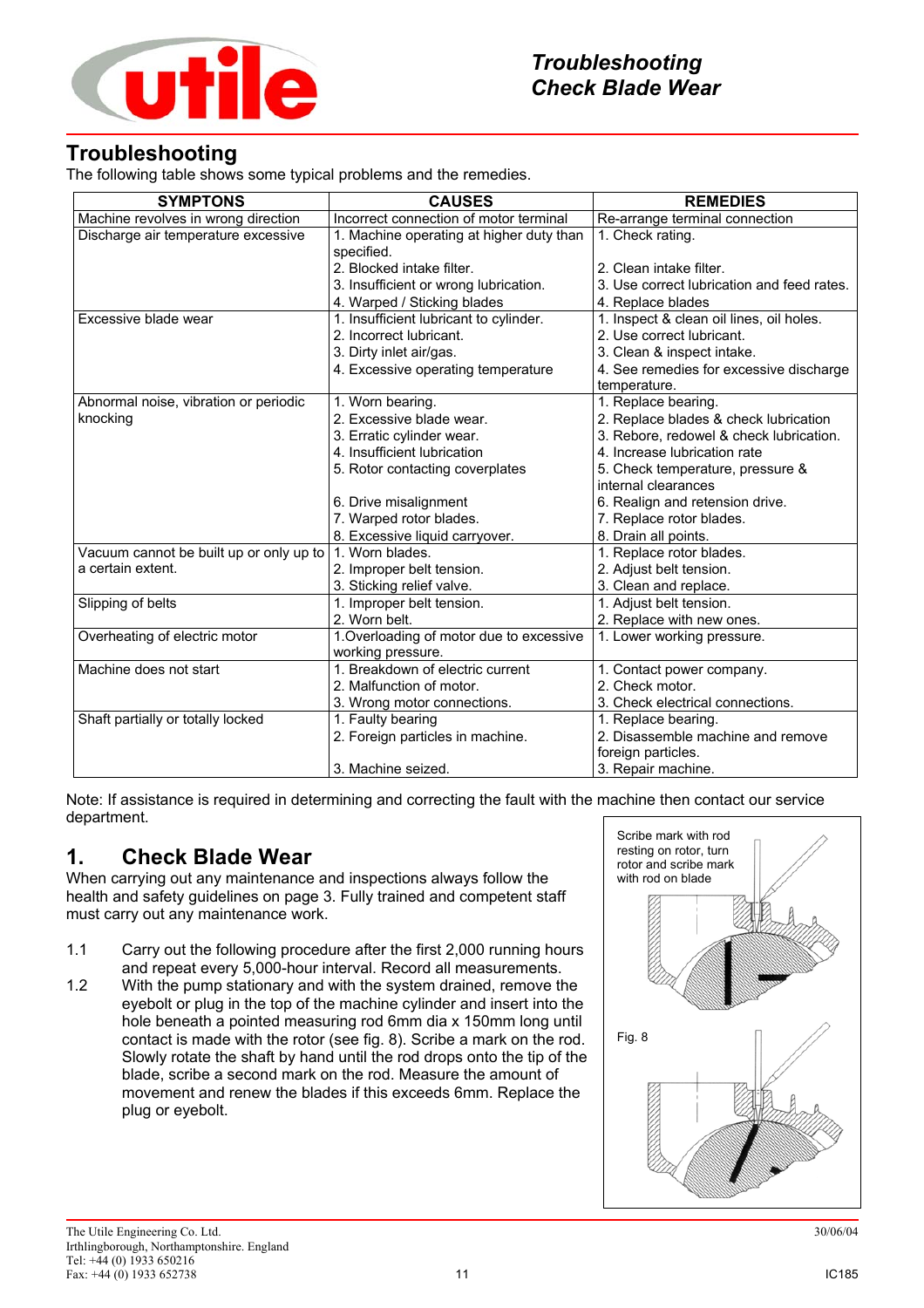

# **2. Blade Inspection**

When carrying out any maintenance and inspections always follow the health and safety guidelines on page 3. Ensure all electric circuits are isolated and cannot be switched on, and that the pipeline system has been cleared and is pressurised to atmospheric pressure. Fully trained and competent service personnel must carry out any maintenance work.

Inspection commences with the dismantling of the rear end, after removal of the oil tank, oil pipes and shaft guard.

- 2.1 Remove 6 hex head screws (13) the coverplate (3) complete with shaft seal (10) can be withdrawn leaving the ball bearing (9) on the shaft.
- 2.2 Measure and note the thickness of the gasket (11) fitted between the cylinder (1) and coverplate (3).
- 2.3 The blades (8) can now be removed form their slots for inspection.

Check the blades for lamination, chipping or charring on their rubbing edges and for concave wear. For any other wear other than polished surfaces or if the blades depth has reduced to 67mm or below then replace the blades.

When replacing blades a complete set must be replaced. The old blades must be disposed of according to the local government laws. When fitting new blades, make sure they slide freely in their slots and if necessary remove high spots with fine emery cloth. Lightly smear the blade surfaces with oil before reassembly.

2.4 Inspect the visible part of the cylinder bore and rotor for any signs of excessive wear or scuffing and for excessive slot wear. If there is any sign of cylinder rubbing completely dismantle the machine. Factory reconditioning is recommended, but if work has to be carried out on site, we advise you most strongly to contact Utile Engineering Service Department for advice.

During inspection, determine if the correct oil is being used. Bearings, cylinder wall, rotor/shaft assembly and blades should show a polished surface with a light film of oil. Hard baked deposits indicate inferior oil, dirt or excessive temperature.

# **3. Reassembly after Blade Inspection**

Reassemble in the reverse order taking note of the following points: -

- 3.1 Ensure the blades are orientated correctly in their slots.
- 3.2 If coverplate gaskets have been replaced, it is essential that they are the same thickness as the originals, otherwise internal clearances will be affected and could cause serious damage. Lightly smear the gasket with oil before replacing.
- 3.3 Replace coverplate, screws and oil tank. Before reconnecting oil pipes ensure they are primed.

# **4. Cylinder Renewal**

With the rear end coverplate (3) already removed as described in 2 for blade inspection, the next stage is to withdraw the rotor complete with the drive end coverplate (2).

- 4.1 Remove any oil pipes connected to the drive end.
- 4.2 Undo 6 screws (13) and slide off the coverplate (2) complete with the rotor.
- 4.3 Measure and note the thickness of the gasket (11) fitted between the cylinder (1) and coverplate (2). The cylinder can now be replaced or rebored.
- 4.4 When reboring the cylinder the maximum allowable increase in diameter is 0.8mm to give a final bore of 200.80mm. Contact Utile Engineering for appropriate assembly instructions in this case.

# **5. Removal of Bearings and Seals**

With the rear end coverplate (3) already removed as described in 2 for blade inspection.

- 5.1 Using a two-leg pulley drawer the rear end ball bearing (9) can be removed from the shaft.<br>5.2 The oil seal (10) can be pressed out of the coverplate for inspection.
- The oil seal (10) can be pressed out of the coverplate for inspection.

With the drive end coverplate (2) already removed complete with rotor as described in 4 for cylinder renewal.

5.3 Using a two-leg pulley drawer the remove the drive end coverplate (2) complete with the shaft seal (10) leaving the ball bearing on the shaft. Note the position of the thrust washer (15) in the coverplate. 5.4 Using a two-leg pulley drawer the drive end ball bearing (9) can be removed from the shaft.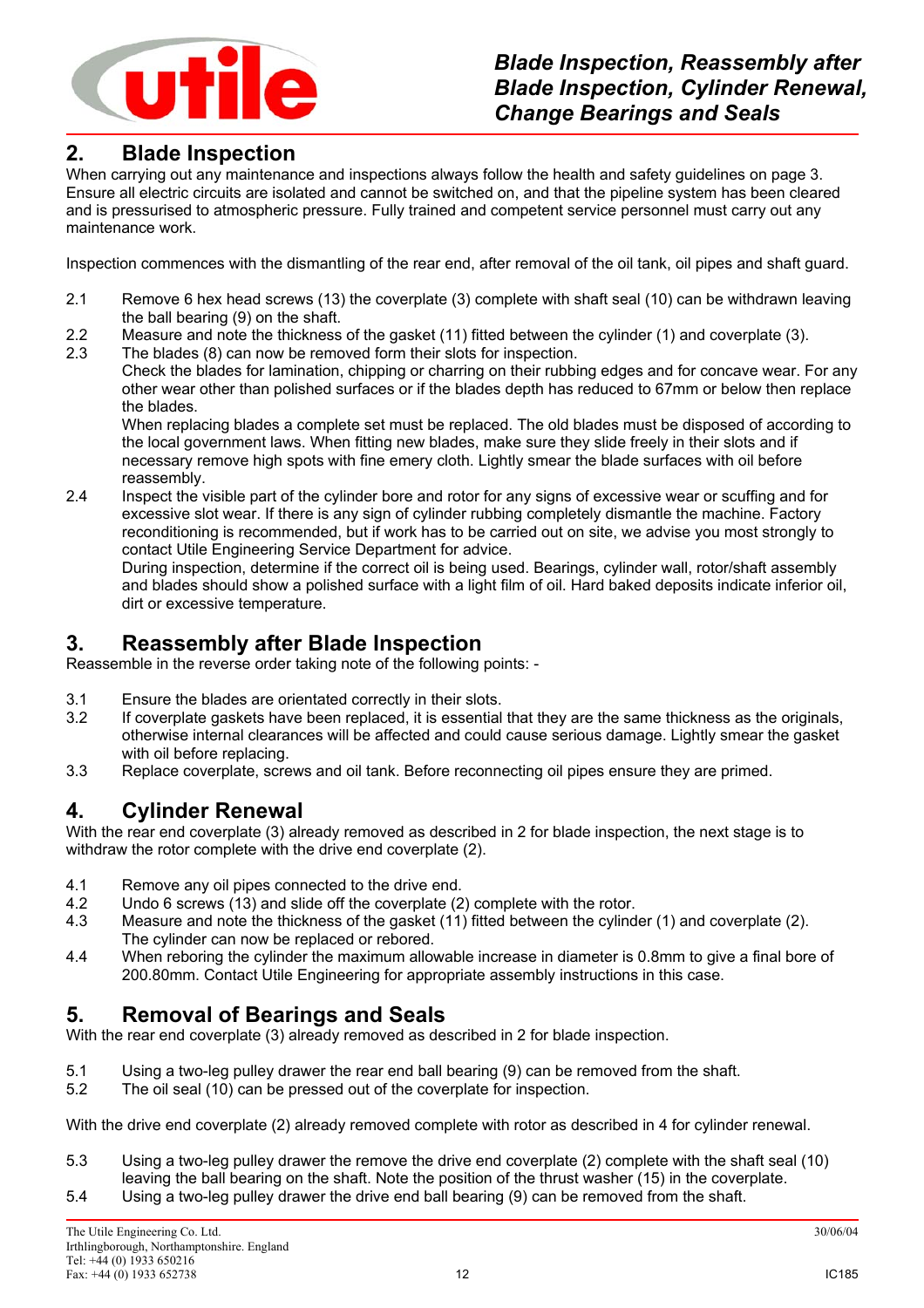

- 5.5 The oil seal (10) can be pressed out of the coverplate for inspection.
- 5.6 Inspect the bearings, renew if they show any signs of wear or pitting.
- 5.7 Examine the shaft seals (10) and renew if the wiping lips are worn or damaged.

# **6. Reassembly Procedure**

This section only applies when using original bore size or replacement cylinder. Before commencing reassembly ensure that all components are perfectly clean and oilways are clear. Lightly smear the shaft with oil to assist assembly.

The correct clearances for these machines are: -

|                              | MP100                 |
|------------------------------|-----------------------|
| Drive End Coverplate / Rotor | $0.20$ mm / $0.23$ mm |
| Rear End Coverplate / Rotor  | $0.08$ mm / $0.10$ mm |
| Rotor / Cylinder             | $0.08$ mm / $0.10$ mm |

Starting at the rear end

- 6.1 If spacing rings (5) have been replaced, grind replacements to the exact width of the originals and locate against the rotor side face with the flanged side nearest to the rotor.
- 6.2 Press ball bearing (9) onto the shaft.
- 6.3 Replace oil seal (10) in coverplate ensuring that the tension spring faces away from the bearing.
- 6.4 Fit any shims (16) into the coverplate (3) and press coverplate onto the rotor/shaft. Set clearance.
- 6.5 If coverplate gaskets (11) have been replaced, it is essential that they are the same thickness as the originals, otherwise internal clearances will be affected and could cause serious damage. Lightly smear the gasket with oil before replacing.
- 6.6 Turn cylinder (1) upside down for ease of assembly.
- 6.7 Place rear coverplate assembly onto cylinder (1) via location dowels and bolt with 6 screws (13) and with coverplate gaskets (11) in place.
- 6.8 Check rotor / cylinder clearance.

Reassemble drive end

- 6.9 Refit sliding blades (8) in their slots after lightly smearing with oil and removing any high spots with fine emery cloth. Ensure the blades are orientated correctly in their slots.
- 6.10 Fit spacing ring (5) onto the shaft with the flanged side nearest to the rotor.
- 6.11 Press ball bearing (9) onto the shaft.
- 6.12 Replace oil seal (10) in coverplate ensuring that the tension spring faces away from the bearing.
- 6.13 Fit thrust washer (15) in the correct position in coverplate (2).
- 6.14 Assemble onto cylinder (1) via location dowels ensuring correct thickness of gaskets are used.

Check that the shaft rotates freely by hand before refitting oil pipes and shaft guard. Prime oil pipes before use.

# **7. Spare Parts**

A stock of the main wearing parts at the installation site is important to the constant availability and smooth running of the machine.

We recommend the following parts and quantities to be kept in stock at the installation site.

| <b>Description</b>  | <b>Part Number</b> | Quantity |  |
|---------------------|--------------------|----------|--|
|                     | <b>MP100</b>       |          |  |
| <b>Blade</b>        | S 13045/3          |          |  |
| <b>Ball Bearing</b> | H 1028             |          |  |
| Oil Seal            | F 1079             |          |  |
| Gasket - Coverplate | K 1150             |          |  |
| Gasket - Flange     | S 8605/1           |          |  |
| Lubricator Filter   | $L$ 1021           |          |  |

**Always quote the machine serial number when ordering spare parts.**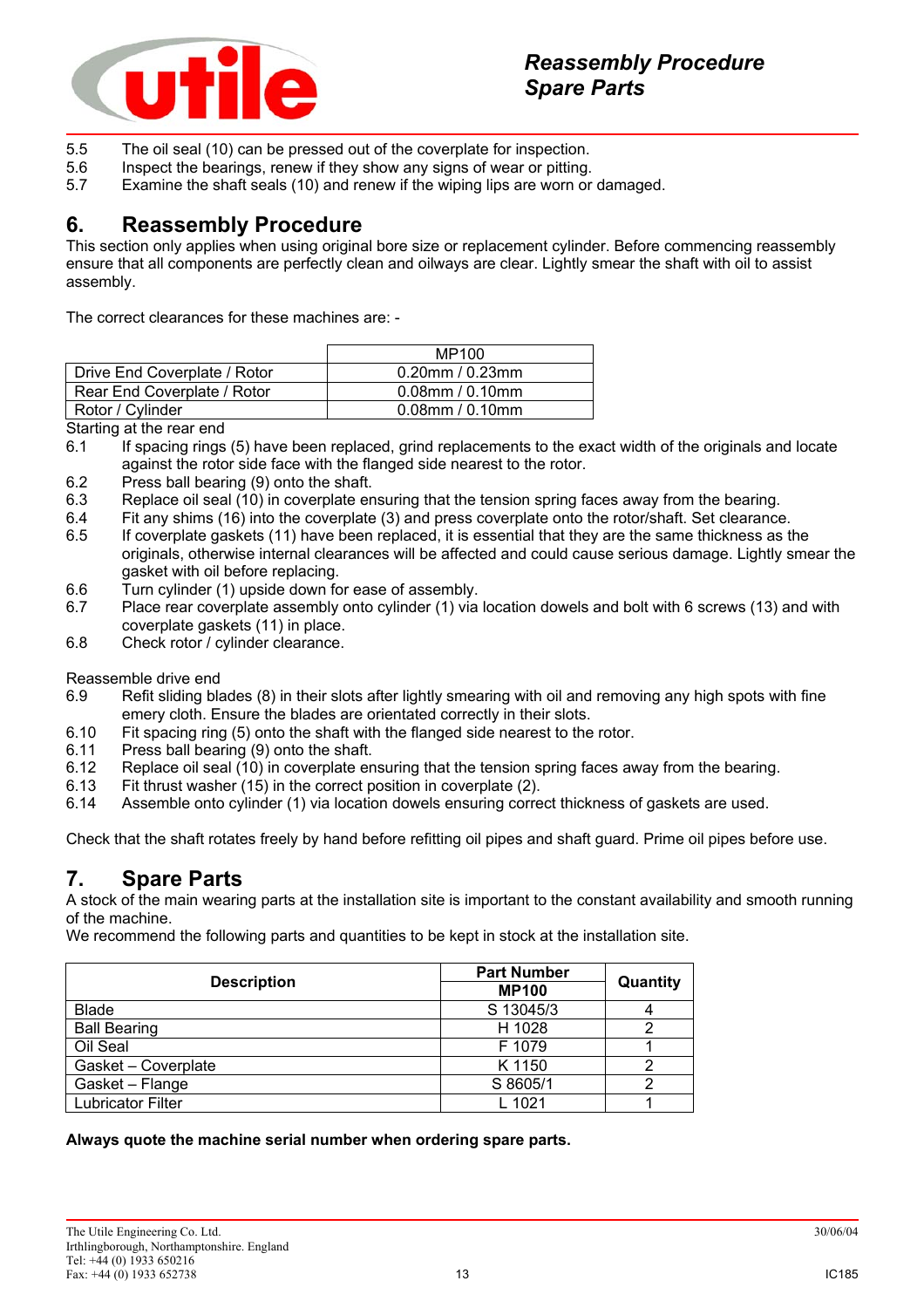



|                |                                   | <b>PART NUMBER</b> |                |
|----------------|-----------------------------------|--------------------|----------------|
| <b>ITEM</b>    | <b>DESCRIPTION</b>                | <b>MP100</b>       | <b>QTY</b>     |
|                | <b>CYLINDER</b>                   | S 13123            |                |
| $\overline{2}$ | <b>COVERPLATE - DRIVE END</b>     | S 13040/1          | 1              |
| 3              | <b>COVERPLATE - REAR END</b>      | S 13040/3          | 1              |
| 4              | <b>ROTOR &amp; SHAFT ASSEMBLY</b> | S 13124            | 1              |
| 5              | <b>SPACING RING</b>               | S 13042            | $\overline{2}$ |
| 6              | <b>FLANGE</b>                     | S 13125            | $\overline{2}$ |
| $\overline{7}$ | <b>SHAFT GUARD</b>                | S 8728             | 1              |
| 8              | <b>BLADE</b>                      | S 13045/3          | $\overline{4}$ |
| 9              | <b>BALL BEARING</b>               | H 1028             | $\overline{2}$ |
| 10             | <b>OIL SEAL</b>                   | F 1079             | $\overline{2}$ |
| 11             | <b>GASKET - COVERPLATE</b>        | K 1150             | $\overline{2}$ |
| 12             | <b>GASKET - FLANGE</b>            | S 8506/1           | $\overline{2}$ |
| 13             | <b>HEX HEAD SCREW</b>             | G 1083             | 12             |
| 14             | SOCKET HEAD CAP SCREW             | G 1189             | $\overline{4}$ |
| 15             | <b>THRUST WASHER</b>              | B 1069             | 1              |
| 16             | <b>SHIM</b>                       | K 1051             | TO SUIT        |
| 17             | <b>HOLLOW SOCKET SET SCREW</b>    | G 1098             | 2              |

# **After Sales Service**

Contact the address or telephone number shown at the bottom of each page or our local distributor, for any after sales service, maintenance or service problems.

Contract maintenance, service exchange machines or a site visit by a Utile Engineering Service Engineer can also be arranged in the same manner.

Utile Engineering can also provide Training Programs for all your requirements, from maintenance repair to operator and supervisor training. They are structured to give specialist knowledge of our products and procedures including use of authorised spares. The enacting of the Health and Safety at Work Act focused attention on the responsibility of all parties, manufacturers, users and repairers on the repair of equipment. We strongly recommend that repairs should be carried out to the original specification using authorised replacement parts where necessary.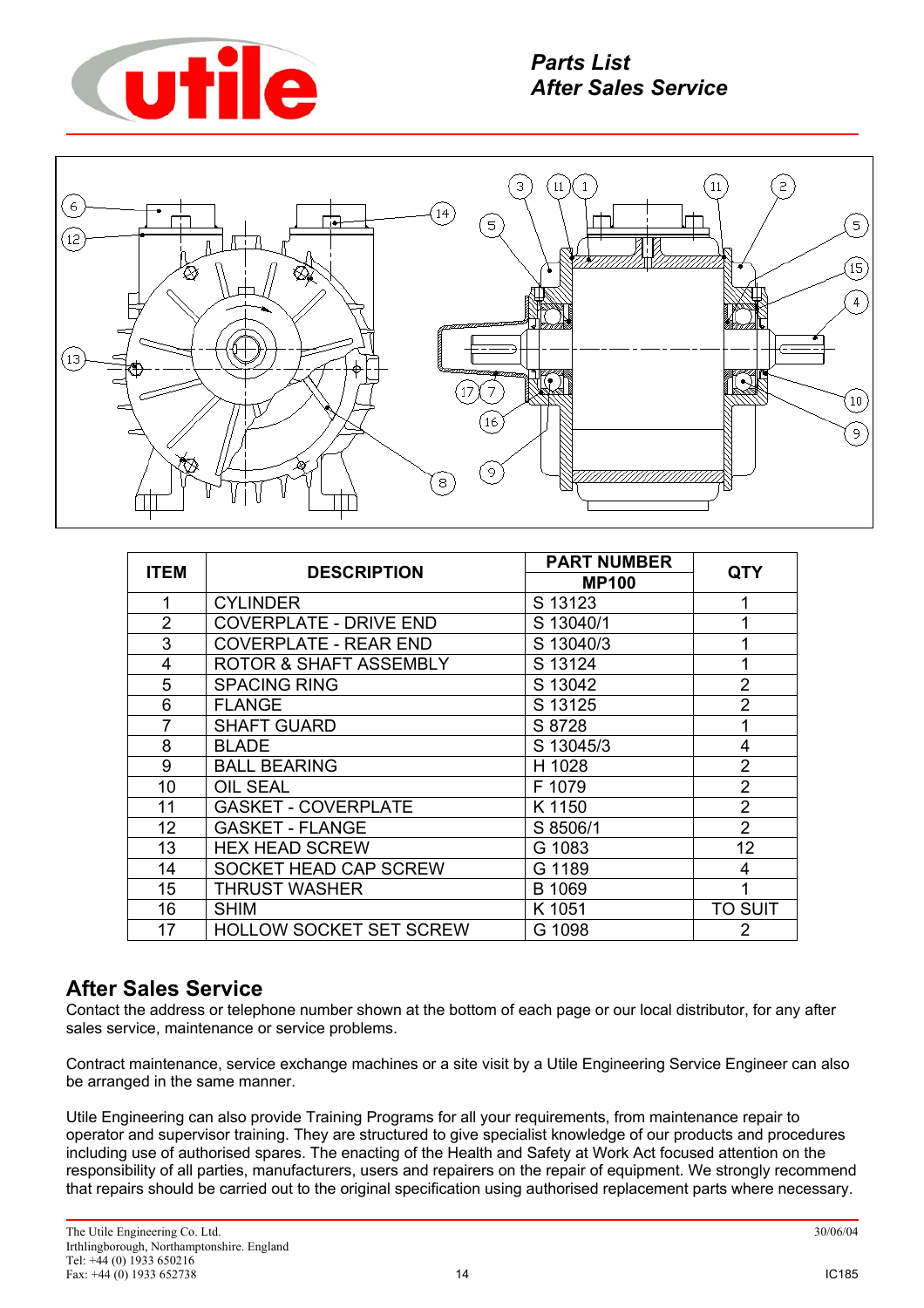

### **Warranty Claim Conditions**

Utile offers a 12-month warranty against faulty parts and workmanship. This does not include components used in the production of packages, where the appropriate manufacturers warranty applies.

- 1. The warranty period commences from the first day that the operator receives the machine.
- 2. The warranty covers defective parts or workmanship used in the manufacture of the machine.
- 3. The operator must notify the company promptly of any failure (using the appropriate procedure indicated below).

Please note: The company is not liable for any claim where: -

- 1. Damages or delay or any other consequential cost associated with the alleged defect, are incurred.
- 2. Malfunction caused by fair wear and tear, abnormal conditions of use, accident, neglect or misuse of equipment, or improper storage.
- 3. Deviation from operating specifications or other special terms of sale.
- 4. Improper operation, maintenance or repair.
- 5. Damage resulting during shipment or installation by other than company authorised personnel.
- 6. Freight charges for goods returned to the company's premises.

No allowances will be made for repairs or alterations carried out without the company's written consent or approval.

#### **Claim form**

To make a claim complete the form below and send, phone, fax or email us at the address at the bottom of the page.

| <b>Warranty Claim Form</b>                  |  |           |                        |  |           |  |
|---------------------------------------------|--|-----------|------------------------|--|-----------|--|
| <b>Your Details</b>                         |  |           |                        |  |           |  |
| Name:                                       |  |           |                        |  |           |  |
| Company Name:                               |  |           |                        |  |           |  |
| Company Address:                            |  |           |                        |  |           |  |
|                                             |  |           |                        |  |           |  |
| Telephone:                                  |  |           |                        |  |           |  |
| Fax:                                        |  |           |                        |  |           |  |
| E-mail:                                     |  |           |                        |  |           |  |
|                                             |  |           | <b>Machine Details</b> |  |           |  |
| Serial Number:                              |  |           |                        |  |           |  |
| Model:                                      |  |           |                        |  |           |  |
| Site Location:                              |  |           |                        |  |           |  |
| Supplier Name:                              |  |           |                        |  |           |  |
| <b>Installers Name:</b>                     |  |           |                        |  |           |  |
| Date Commissioned:                          |  |           |                        |  |           |  |
| Name of Person responsible for Maintenance: |  |           |                        |  |           |  |
| Operating Hours a Day:                      |  |           |                        |  |           |  |
|                                             |  |           | <b>Duty Details</b>    |  |           |  |
| Speed:                                      |  | Gas Flow: |                        |  | Pressure: |  |
| <b>Further Information</b>                  |  |           |                        |  |           |  |
|                                             |  |           |                        |  |           |  |
|                                             |  |           |                        |  |           |  |
|                                             |  |           |                        |  |           |  |
|                                             |  |           |                        |  |           |  |
|                                             |  |           |                        |  |           |  |
|                                             |  |           |                        |  |           |  |
|                                             |  |           |                        |  |           |  |